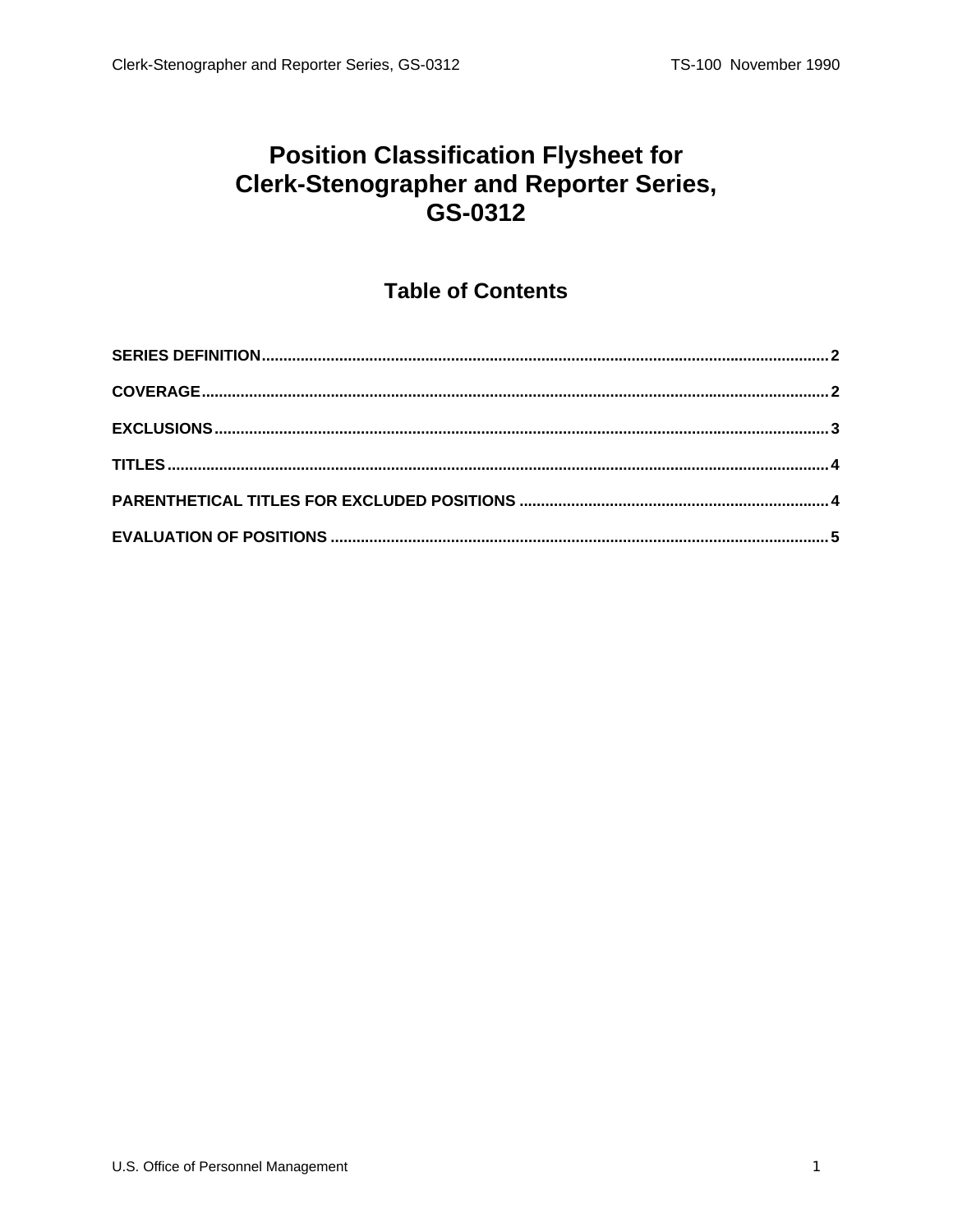## **SERIES DEFINITION**

<span id="page-1-0"></span>This series covers all positions the duties of which are to perform stenography or shorthand reporting work either solely or in combination with clerical work, except when the clerical work requires such specialized experience or training that it constitutes the paramount qualification requirement for the position; or to supervise work characteristic of this series when stenographic or shorthand reporting ability is an essential requirement of the supervisory position.

This series coverage standard supersedes the standard for the Clerk-Stenographer and Reporter Series, GS-0312, dated January 1979.

## **COVERAGE**

All positions classifiable in this series require the services of a fully qualified stenographer or shorthand reporter. A fully qualified stenographer or shorthand reporter is a person who possesses stenography or shorthand reporting skill at the level of proficiency required for competitive appointment to these positions.

This series includes positions involving only stenography or shorthand reporting, or stenography or shorthand reporting and clerical duties, except when the clerical duties (a) require specialized experience or training and (b) constitute the paramount qualification requirement for the position. Some examples of clerical work that may require such specialized experience and training, and may thus be the basis for exclusion from this series, are duties characteristic of payroll, personnel, or supply clerk positions. (See [Digest 3](http://www.opm.gov/classapp/digests/digest03.pdf) for additional guidance on specialized clerical work.)

General office work that requires general clerical rather than specialized experience or training is included in this series when such work is combined with stenography or shorthand reporting work that requires a qualified stenographer or shorthand reporter. General office work is characterized, for this purpose, as work consisting of (1) a variety of nonspecialized tasks such as answering the telephone, filing, opening and distributing mail, or (2) a variety of more specialized tasks when no one kind of specialized experience or training constitutes the paramount requirement. This includes "back-up" positions to the kind of positions classified in the [Secretary Series, GS-0318.](http://www.opm.gov/fedclass/gs0318.pdf) In summary, if the position involves general office work and requires a fully qualified stenographer or shorthand reporter, and it does not meet the definition of the Secretary Series, the position is to be classified in the Clerk-Stenographer and Reporter Series, GS-0312.

Where specialized clerical work is involved, careful consideration is necessary in determining whether the ability to perform stenographic or shorthand reporting work is the paramount qualification requirement. Involved in making this determination is consideration of (a) the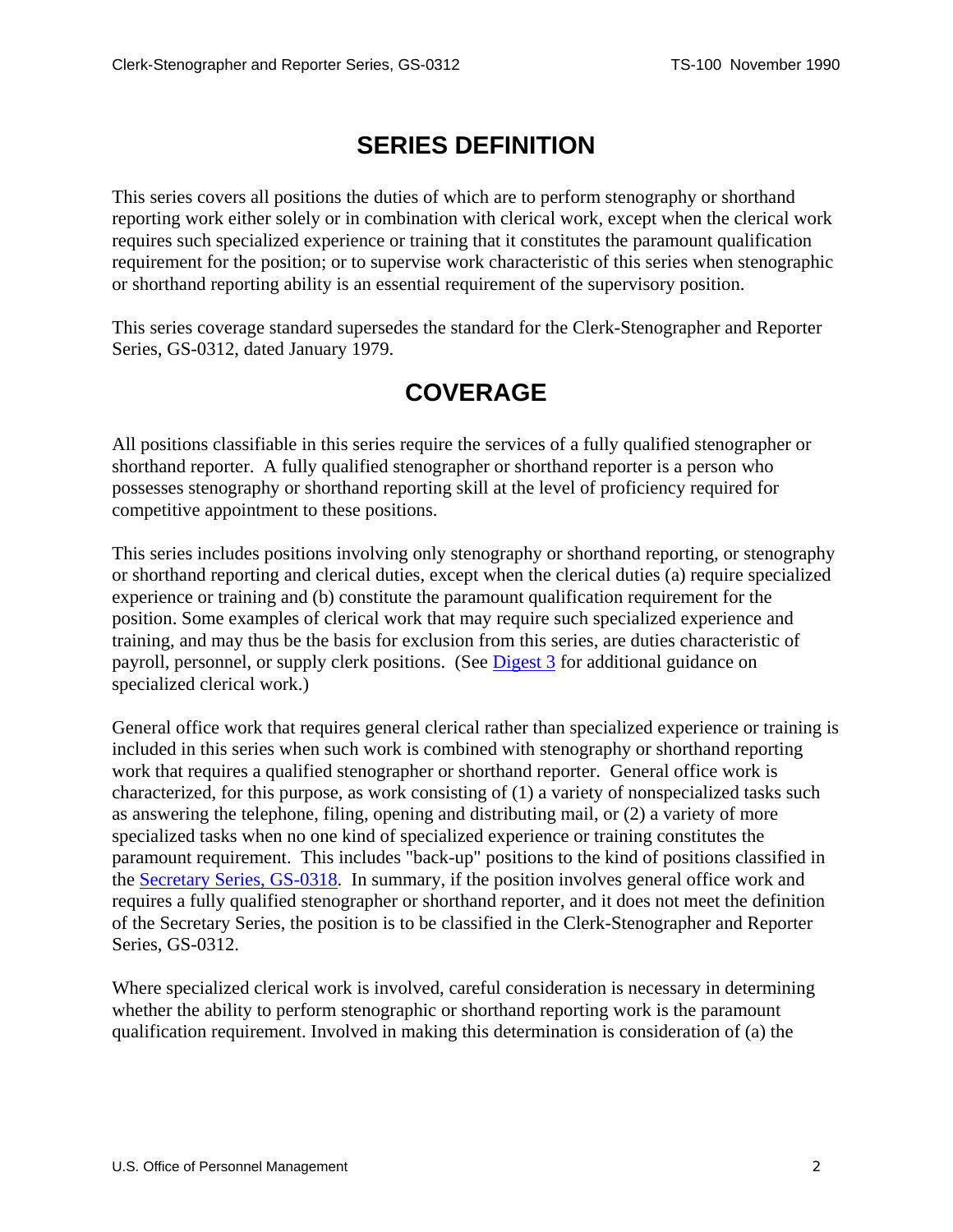<span id="page-2-0"></span>relative grade level of the clerical work that requires specialized prior experience or training, (b) the nature of the career ladder or ladders in which the position is located, and (c) the relative importance in the positions, in terms of the purpose for which the position was established of (1) the stenography or shorthand reporting and (2) the clerical work.

## **EXCLUSIONS**

- (1) Classify positions involving stenographic or shorthand reporting work that do not require a fully qualified stenographer or shorthand reporter in the specific series appropriate to the subject matter work performed or in the appropriate general group series, e.g., the [Financial Clerical and Assistance Series, GS-0503](http://www.opm.gov/fedclass/gs0500c.pdf), or the [Miscellaneous Clerk and](http://www.opm.gov/fedclass/gs0303.pdf)  [Assistant Series, GS-0303.](http://www.opm.gov/fedclass/gs0303.pdf)
- (2) Classify in the [Secretary Series, GS-0318,](http://www.opm.gov/fedclass/gs0318.pdf) positions that consist of a combination of general office duties (that may include stenography) and responsibilities that constitute the role of a secretary.
- (3) Classify in the [Closed Microphone Reporting Series, GS-0319](http://www.opm.gov/fedclass/gs0319.pdf), positions involving recording and transcribing of material spoken at conferences, hearings, or similar proceedings, when the recording duties require the ability to operate closed microphone or similar mechanical equipment to reproduce material on a disk, cylinder, or similar device.
- (4) Classify in the [Work Unit Supervising Series, GS-0313](http://www.opm.gov/fedclass/gs0313.pdf), positions in which employees supervise work in the GS-0312 series when the supervisory position does not itself require the ability to perform stenographic work.
- (5) Classify positions that require a qualified stenographer and that also require, as the paramount qualification requirement, experience or training in a specialized type of clerical work, in whatever series is appropriate for the clerical work, e.g., [Supply Clerical](http://www.opm.gov/fedclass/gs2005.pdf)  [and Technician Series, GS-2005](http://www.opm.gov/fedclass/gs2005.pdf).
- (6) Classify positions in which the primary duties are to type on a manual or electric typewriter from voice recordings rather than from shorthand notes in the Clerk-Typist [Series, GS-0322,](http://www.opm.gov/fedclass/gs0322.pdf) even though the employee is a qualified stenographer.
- (7) Classify positions the primary duties of which are to produce documents directly from voice recordings using automated equipment and word processing or other computer software in the [Office Automation Clerical and Assistance Series, GS-0326,](http://www.opm.gov/fedclass/gs0326.pdf) even though the employee is a qualified stenographer.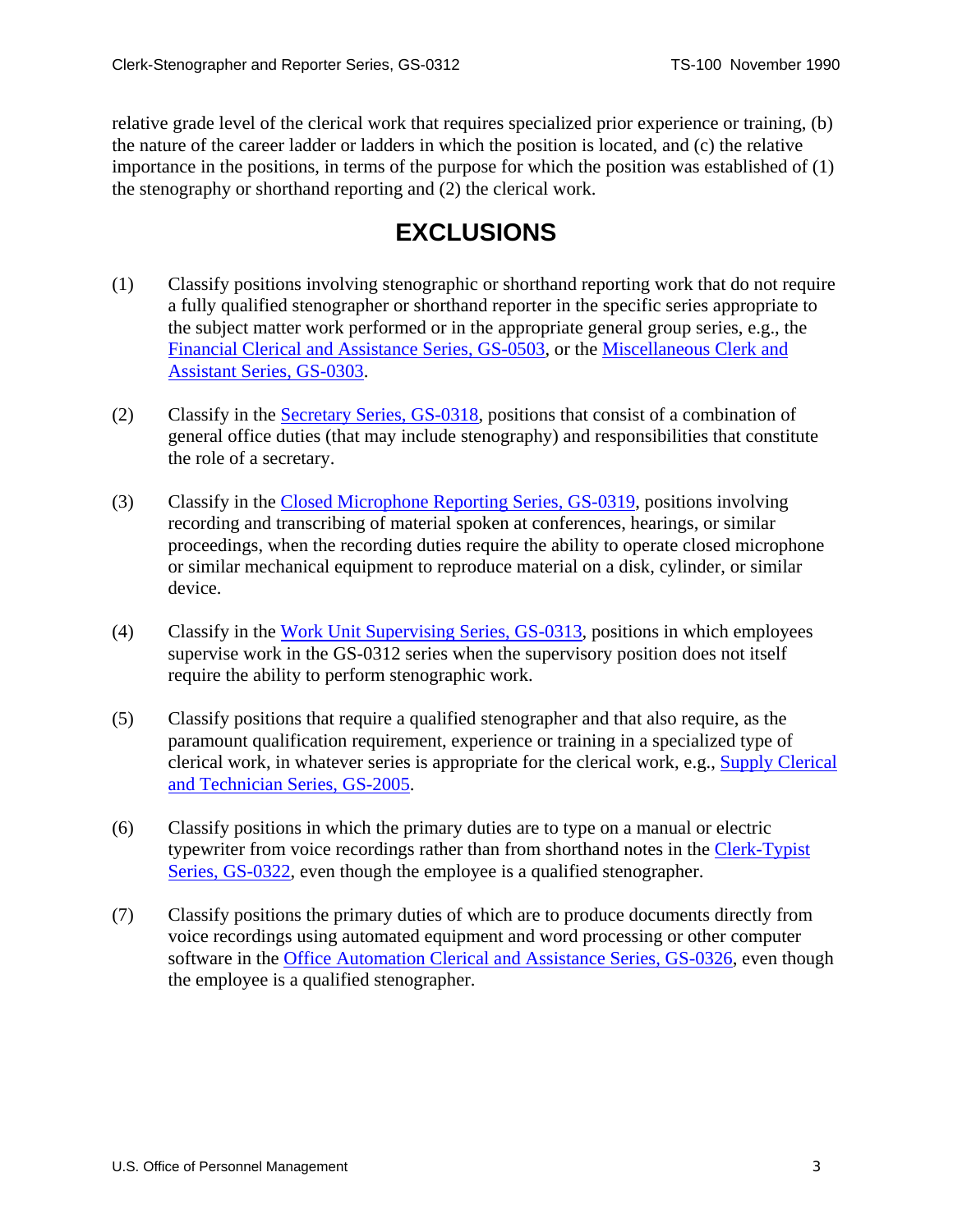### **TITLES**

<span id="page-3-0"></span>Clerk-Stenographer is the title for positions in this series the work of which includes recording and transcribing material that is dictated to the stenographer by one individual (and not necessarily the same individual at all times).

Reporting Stenographer is the title for positions that include recording and transcribing spoken material at hearings, conferences, or similar proceedings, when the recording speed required is less than normally necessary to record verbatim, regardless of the rate of speech of the speaker or speakers. In reporting stenographer positions, control over the required speed is exercised through interruption for repetition or delay, when necessary, by the stenographer or by the employee in charge of the proceeding, or because a less than verbatim record is adequate.

Reporting stenographers have final responsibility for the accuracy of the transcript of the verbatim recordings they make. Typically, the transcription of nonverbatim recordings is subject to review and any necessary correction by the speaker or other employee involved.

Positions comprising a combination of clerk-stenographer and reporting stenographer duties should be titled in a manner that most accurately indicates the overall nature of the position.

Shorthand Reporter is the title for positions that involve the verbatim recording of hearings, conferences, or similar proceedings, regardless of the rate of speech used by the speaker or speakers, and that include final responsibility for the accuracy of the transcript of the recorded material. In these positions the reporter does not exercise control over the rate of speech used by a speaker as interruption is not permitted except in the case of unintelligible or inaudible speech.

Lead is prefixed to the above titles for positions that meet the criteria of the General Schedule [Leader Grade Evaluation Guide](http://www.opm.gov/fedclass/gslead.pdf) for evaluation as leaders.

Supervisory is prefixed to the above titles for positions that meet the criteria of the General [Schedule Supervisory Guide](http://www.opm.gov/fedclass/gssg.pdf) for evaluation as supervisors when performance of such positions also requires the ability to perform stenographic or reporting work.

# **PARENTHETICAL TITLES FOR EXCLUDED POSITIONS**

Stenography is parenthetically added to the title of any position excluded from this series when the position includes a requirement for stenographic skill at or above the level of proficiency required under the competitive standard for entry level Clerk-Stenographer positions.

Some positions excluded from this series include a requirement for stenographic skill and competitive level typing skill to perform office automation work. For these positions, both Stenography and Office Automation must be added parenthetically to the position's title; i. e., Secretary (Stenography/Office Automation). This will insure recruitment of candidates with